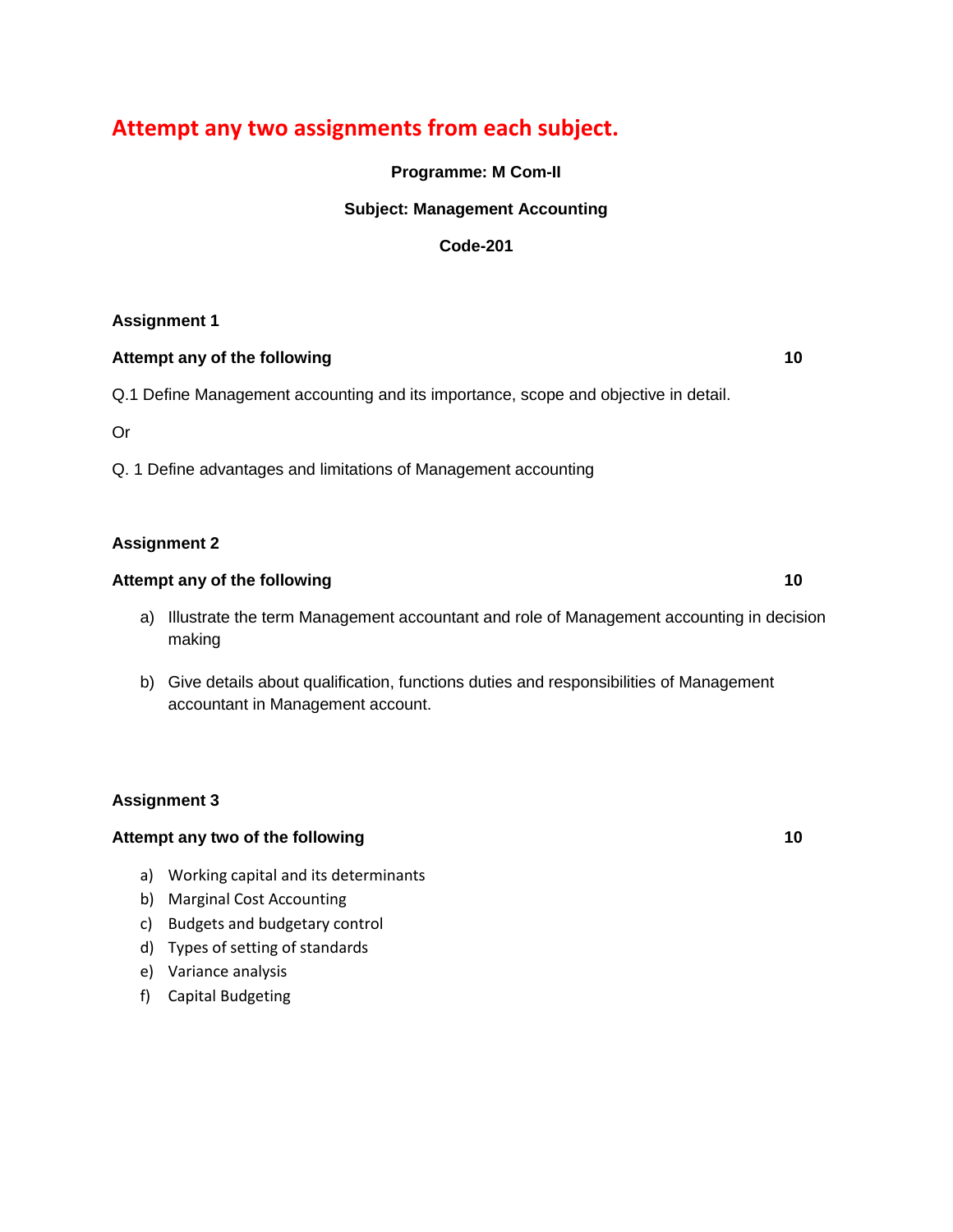#### **Subject: Research Methodology**

#### **Code- 202**

#### **Assignment 1**

#### **Attempt any of the following 10**

a) Define research with its objectives and types of research in detail.

Or

b) Importance of business research and areas of business research.

#### **Assignment 2**

#### Attempt any of the following **10**

a) What is hypothesis and formulation of hypothesis? What are the characteristics of hypothesis?

OR

b) Define methods of data collection and various types of data collection in detail.

#### **Assignment 3**

#### Attempt any two of the following 10

- a) Types of analysis
- b) Use of computer in data analysis and data presentation
- c) Testing of hypothesis
- d) Report Writing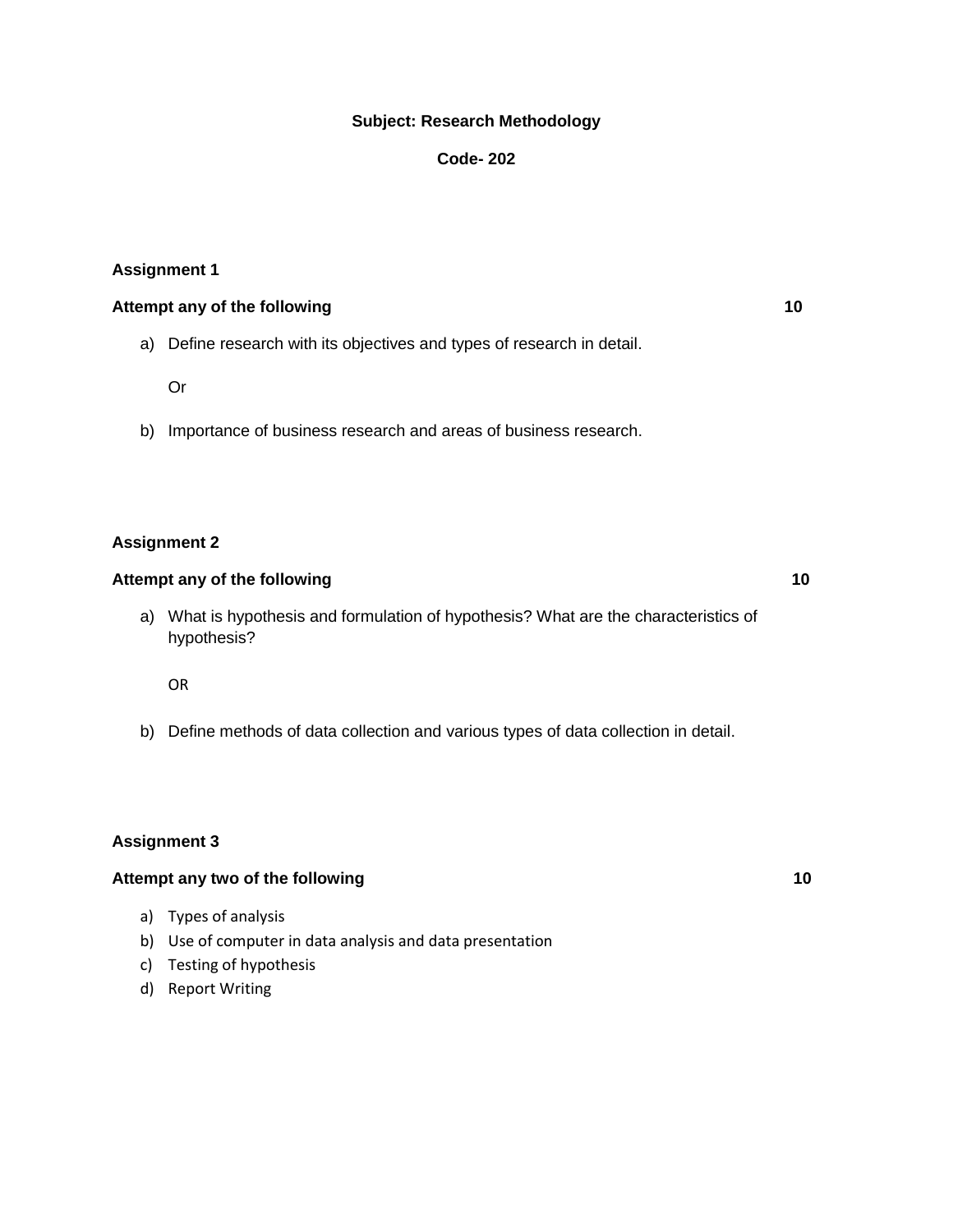## **Subject: Advanced Accounting-III**

## **Code- A-203**

## **Assignment 1**

| Attempt any of the following                                            | 10 |
|-------------------------------------------------------------------------|----|
| a) Define term Valuation of shares and goodwill with methods in detail. |    |

#### Or

a) What are special features of accounting for educational institutions?

## **Assignment 2**

## **Attempt the following: 10**

a) Write development in accounting in details in various field.

## **Or**

a) What is Branch accounting in detail?

## **Assignment 3**

## Attempt any two of the following **10** and the set of the following **10**

- i) Underwriting agreement
- ii) US GAAP and standards in India
- iii) Determination of the liability of underwriters
- iv) Foreign branches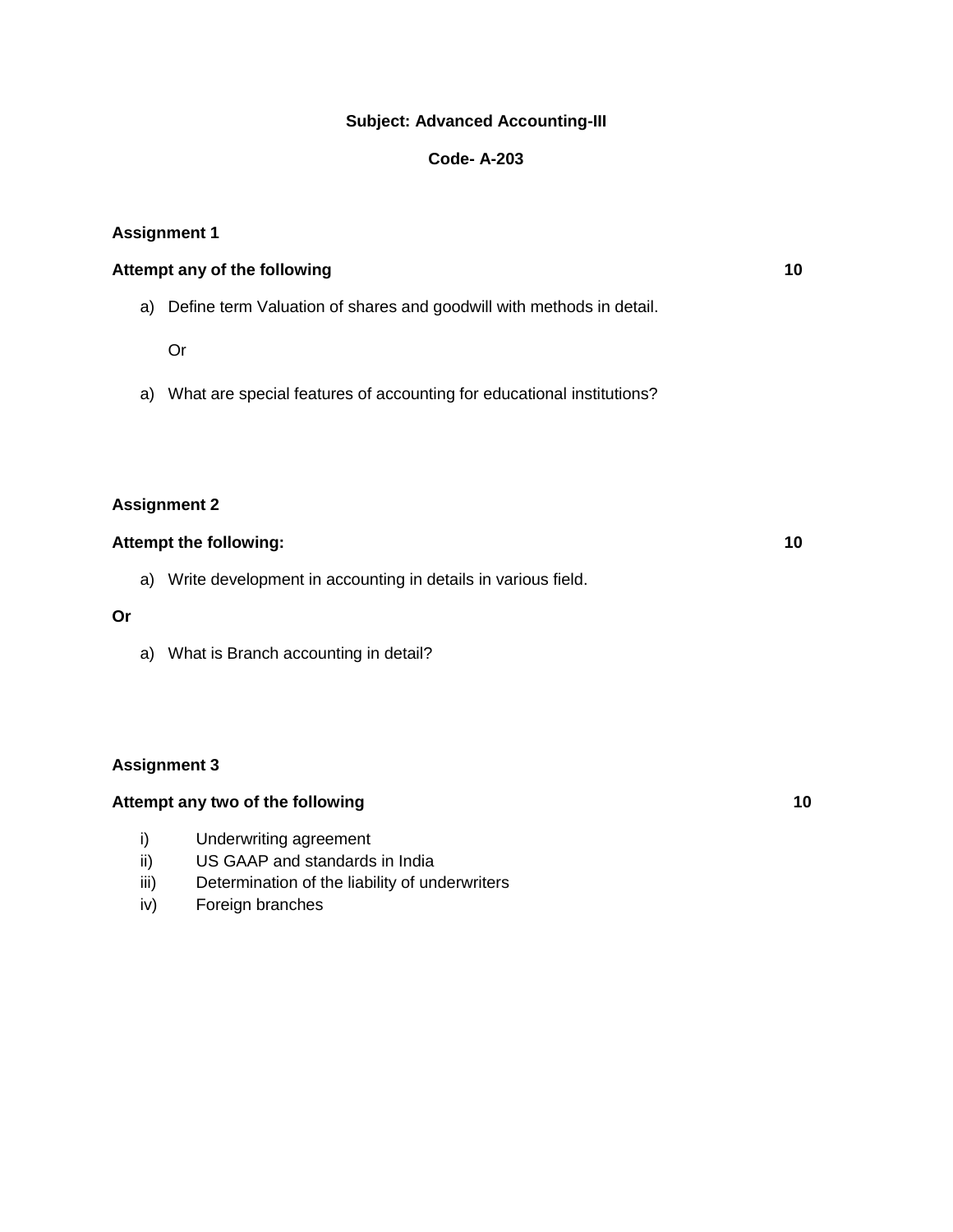## **Subject: Advanced Accounting**

## **Code-A 204**

## **Assignment 1 10**

What is audit? Difference about Internal audit and External Audit and co-ordination between the two

Or

Write various types of audit reports and Critical appraisal of auditor's report.

## **Assignment 2**

Define any two of the following:

- a. Special audit
- b. Powers, duties and liabilities of auditor
- c. Charitable Trusts
- d. Co-operative Societies
- e. Multinational Companies
- f. Cost audit and Tax audit

## **Assignment 3**

What is the difference between audit and investigation and various classes of investigation?

Or

What is corporate reporting and its objectives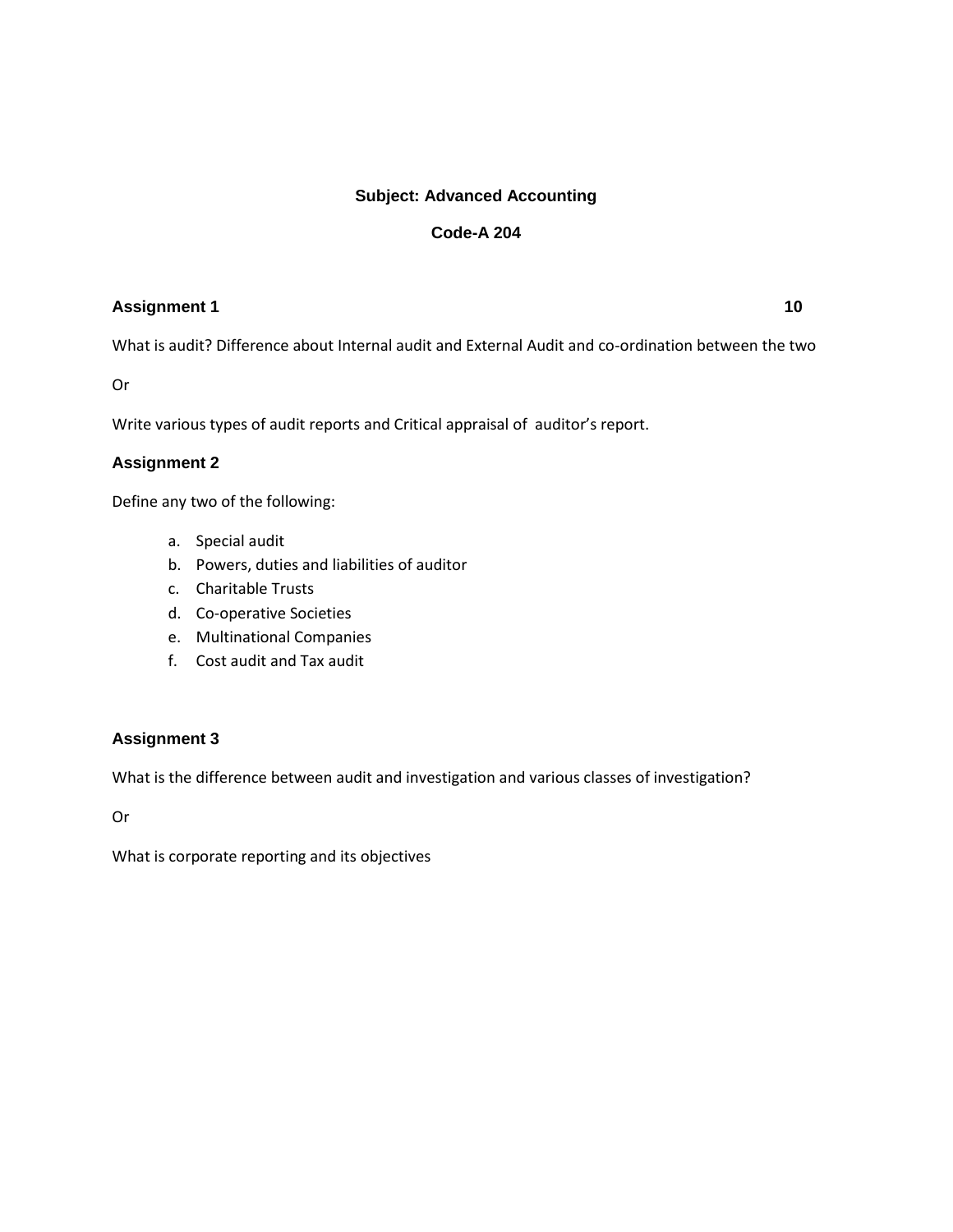## **Subject: Marketing -III**

#### **Code-M 205**

#### **Assignment 1**

## **Attempt any of the following 10**

Q.1Define International Marketing with its nature and significance.

Or

Q2. What are the various types of environment in international Marketing?

## Assignment 2 and 2 and 2 and 2 and 2 and 2 and 2 and 2 and 2 and 2 and 2 and 2 and 2 and 2 and 2 and 2 and 2 and 2 and 2 and 2 and 2 and 2 and 2 and 2 and 2 and 2 and 2 and 2 and 2 and 2 and 2 and 2 and 2 and 2 and 2 and 2

Describe the following (any two)

- a. Global Market Segmentation
- b. Packaging and Labeling
- c. Management of International brands
- d. Provisions of sales related services
- e. International Positioning
- f. WTO
- g. International marketing information system

## **Assignment 3 10**

What is marketing planning and what are the issues in international marketing planning?